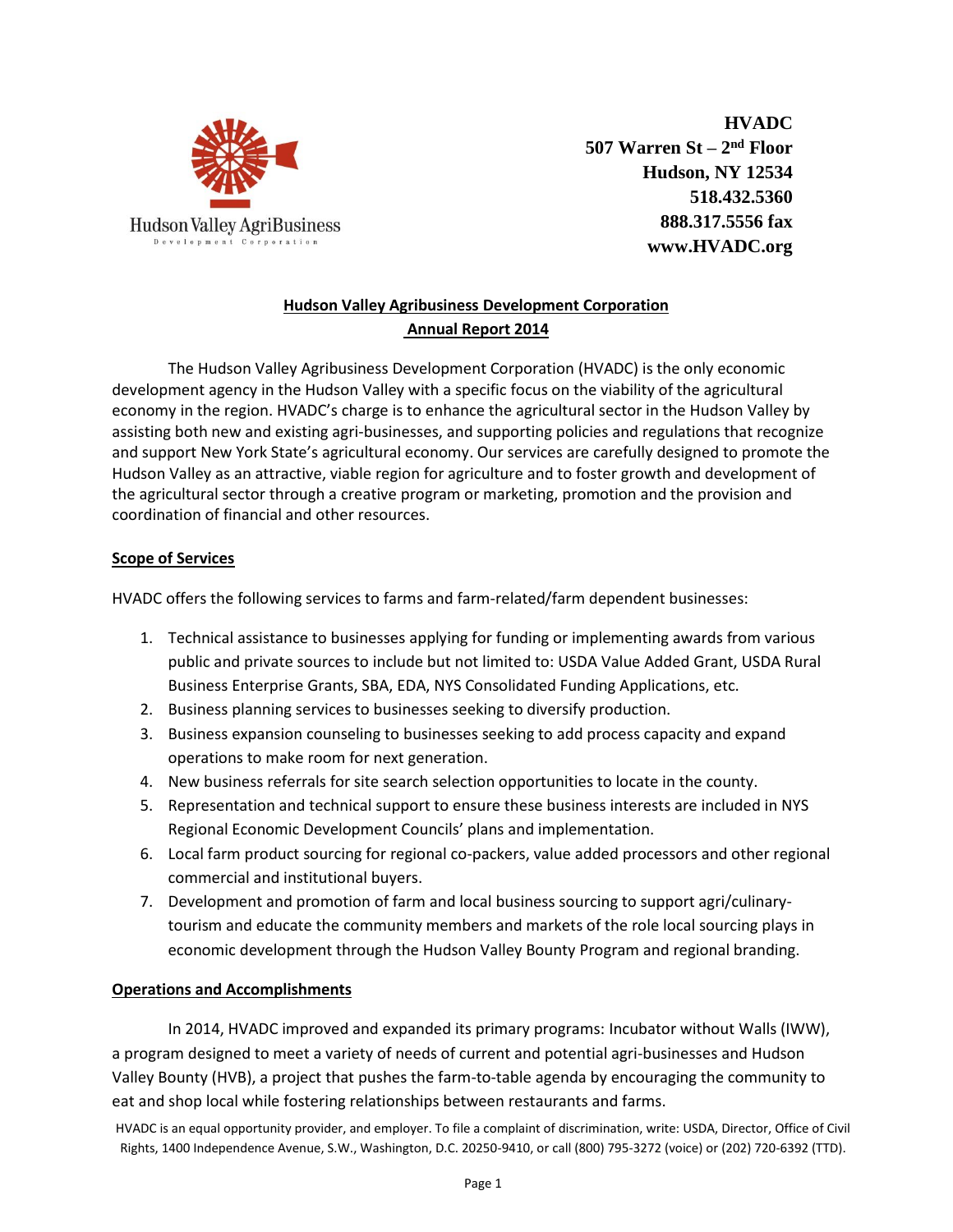#### **Incubator without Walls**

Qualified businesses that are admitted into our IWW program can tap into a wide range of services to accelerate their growth and increase their chances of long-term success. These services can include: business and financial planning, value-added infrastructure services, financing and networking. For the 2014 year, HVADC estimated that we could assist approximately 30 to 40 businesses; we were able to successfully achieve our goal. Through IWW, HVADC has been able to assist 40 businesses in 2014. The various types of services we have provided are list below:

- 13 businesses with general business planning
- 1 business with business planning and debt consolidation/restructure
- 14 businesses with strategic planning for growth/development
- 5 business with ag production training on raising grass fed beef
- 4 businesses with project planning
- 1 business with marketing/sales and project planning
- 1 business with food safety planning
- 1 business with agritourism planning

### **Hudson Valley Bounty**

HVADC has maintained the growing success of Hudson Valley Bounty, a project designed to promote and support networking connections between local agricultural producers and culinary businesses, while educating the community about the preservation of local farms and the use of local and regional sustainable food products.

- Includes 276 farms, 251 restaurants and 29 markets.
- HVB was able to make 12 direct connections with farms and consumers/buyers.
- HVB provided market and promotion for 19 businesses within the network.

## **HVADC Special Projects**

HVADC has allocated significant time, effort and funds towards furthering many locally driven projects this past year. Some examples of these specialized projects are:

- 1. **Farm to Institution:** HVADC as a Working Group member in the American Farmland Trust's (AFT) "Scaling Up" report and now a member of the Implementation Team is working with AFT to tackle systemic barriers to increasing the volume of food produced in New York that is served in institutions, including colleges, schools, hospitals, emergency food providers and senior centers. HVADC has assisted in the development of several FINYS funding requests that will support a Market Readiness Training Program for farmers with a focus on food safety, scaling up food production, packaging and requirements of the region's institutional food service markets. Two of our primary Farm to Institution projects are:
	- a. *Farm to School:* HVADC partnered with the Poughkeepsie City School District, Hudson Valley Pattern for Progress and the Poughkeepsie Farm project to develop and secure an

HVADC is an equal opportunity provider, and employer. To file a complaint of discrimination, write: USDA, Director, Office of Civil Rights, 1400 Independence Avenue, S.W., Washington, D.C. 20250-9410, or call (800) 795-3272 (voice) or (202) 720-6392 (TTD).